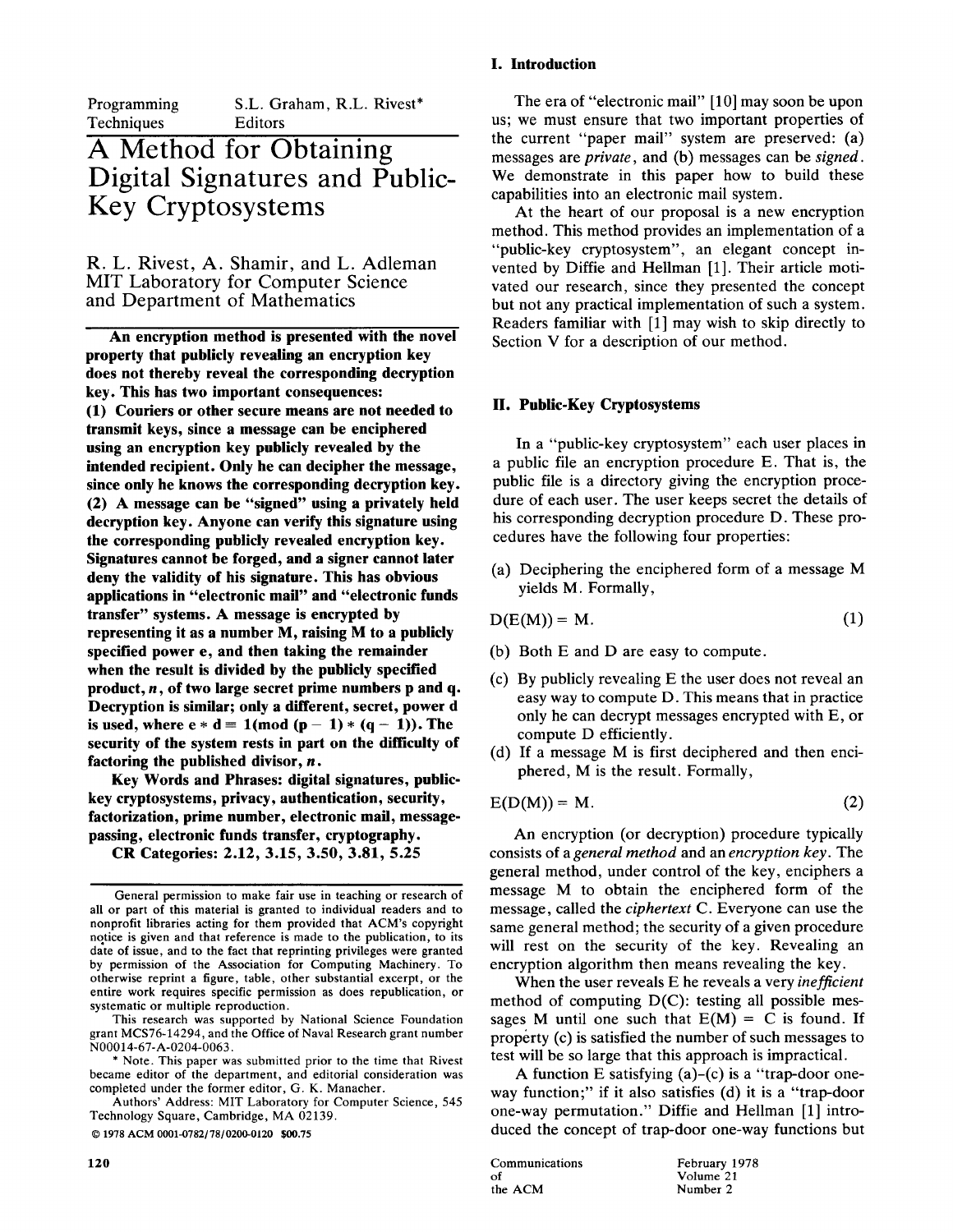did not present any examples. These functions are did not present any examples. These functions are called "one-way" because they are easy to compute in one direction but (apparently) very difficult to compute in the other direction. They are called "trap-door" functions since the inverse functions are in fact easy to compute once certain private "trap-door" information is known. A trap-door one-way function which also satisfies (d) must be a permutation: every message is the ciphertext for some other message and every ciphertext is itself a permissible message. (The mapping is "one-to-one" and "onto"). Property (d) is needed only to implement "signatures".

The reader is encouraged to read Diffie and Hellman's excellent article [1] for further background, for elaboration of the concept of a public-key cryptosystem, and for a discussion of other problems in the area of cryptography. The ways in which a public-key cryptosystem can ensure privacy and enable "signatures" (described in Sections III and IV below) are also due<br>to Diffie and Hellman.  $P$ -during a and Hellman.

For our scenarios we suppose that A and B (also known as Alice and Bob) are two users of a public-key cryptosystem. We will distinguish their encryption and<br>decryption procedures with subscripts:  $E_A$ ,  $D_A$ ,  $E_B$ ,  $D_B$ .

## III. **Privacy**

 $\mathbb{R}$  . The standard means of rendering and  $\mathbb{R}$ Encryption is the standard means of rendering a communication private. The sender enciphers each message before transmitting it to the receiver. The receiver (but no unauthorized person) knows the appropriate deciphering function to apply to the received message to obtain the original message. An eavesdropper who hears the transmitted message hears only "garbage" (the ciphertext) which makes no sense to him since he does not know how to decrypt it.

The large volume of personal and sensitive information currently held in computerized data banks and transmitted over telephone lines makes encryption increasingly important. In recognition of the fact that efficient, high-quality encryption techniques are very much needed but are in short supply, the National Bureau of Standards has recently adopted a "Data" Encryption Standard" [13, 14], developed at IBM. The new standard does not have property  $(c)$ , needed. to implement a public-key cryptosystem.

All classical encryption methods (including the NBS standard) suffer from the "key distribution problem." The problem is that before a private communication can begin, *another* private transaction is necessary to distribute corresponding encryption and decryption keys to the sender and receiver, respectively. Typically a private courier is used to carry a key from the sender to the receiver. Such a practice is not feasible if an electronic mail system is to be rapid and inexpensive. A public-key cryptosystem needs no private couriers; the keys can be distributed over the insecure communications channel.<br>How can Bob send a private message M to Alice in

a public-key cryptosystem? First, he retrieves leads to retrieve  $\mathbb{R}^n$ a public-key cryptosystem? First, he retrieves  $E_A$  from the public file. Then he sends her the enciphered message  $E_A(M)$ . Alice deciphers the message by computing  $D_A(E_A(M)) = M$ . By property (c) of the publickey cryptosystem only she can decipher  $E_A(M)$ . She can encipher a private response with  $E_B$ , also available in the public file.

Observe that no private transactions between Alice and Bob are needed to establish private communication. The only "setup" required is that each user who wishes to receive private communications must place his enciphering algorithm in the public file.

Two users can also establish private communication over an insecure communications channel without consulting a public file. Each user sends his encryption key to the other. Afterwards all messages are enciphered with the encryption key of the recipient, as in the public-key system. An intruder listening in on the channel cannot decipher any messages, since it is not possible to derive the decryption keys from the encryption keys. (We assume that the intruder cannot modify or insert messages into the channel.) Ralph Merkle has developed another solution [5] to this problem.

A public-key cryptosystem can be used to "bootstrap" into a standard encryption scheme such as the NBS method. Once secure communications have been established, the first message transmitted can be a key to use in the NBS scheme to encode all following messages. This may be desirable if encryption with our method is slower than with the standard scheme. (The NBS scheme is probably somewhat faster if specialpurpose hardware encryption devices are used; our scheme may be faster on a general-purpose computer since multiprecision arithmetic operations are simpler to implement than complicated bit manipulations.)

### **IV. Signatures**

 $\blacksquare$  electronic matrix are to replace the existing are to replace the existing  $\blacksquare$ If electronic mail systems are to replace the existing paper mail system for business transactions, "signing" an electronic message must be possible. The recipient of a signed message has proof that the message originated from the sender. This quality is stronger than mere authentication (where the recipient can verify that the message came from the sender); the recipient can convince a "judge" that the signer sent the message. To do so, he must convince the judge that he did not forge the signed message himself! In an authentication problem the recipient does not worry about this possibility, since he only wants to satisfy himself that the message came from the sender.

An electronic signature must be *message*-dependent, as well as *signer*-dependent. Otherwise the recipient could modify the message before showing the message-signature pair to a judge. Or he could attach the signature to any message whatsoever, since it is impossible to detect electronic "cutting and pasting."<br>To implement signatures the public-key cryptosys-

| Communications | February 1978 |
|----------------|---------------|
| оf             | Volume 21     |
| the ACM        | Number 2      |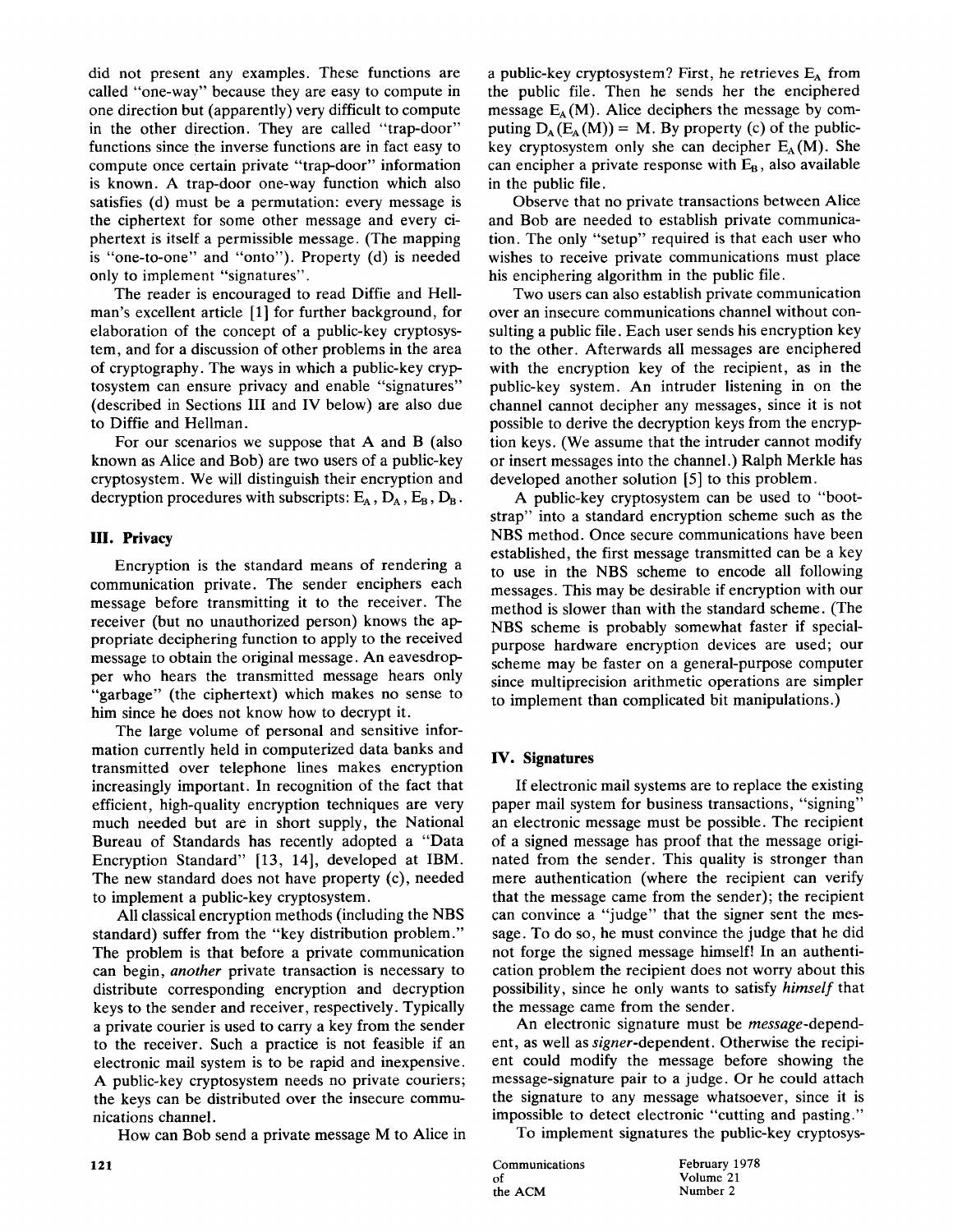tem must be implemented with trap-door onepermutations (i.e. have property  $(d)$ ), since the decryption algorithm will be applied to unenciphered messages.  $sages.$ 

How can user Bob send Alice a "signed" mess M in a public-key cryptosystem? He first computes his "signature" S for the message M using  $D_R$ :

$$
S = D_B(M).
$$

 $\mathcal{L}_{\text{B}}(m)$ . (Deciphering an unenciphered message "makes sense" by property (d) of a public key cryptosystem: each message is the ciphertext for some other message.) He then encrypts S using  $E_A$  (for privacy), and sends the result  $E_A(S)$  to Alice. He need not send M as well; it can be computed from S.

Alice first decrypts the ciphertext with  $D_A$  to obtain S. She knows who is the presumed sender of the signature (in this case, Bob); this can be given if necessary in plain text attached to S. She then extracts the message with the encryption procedure of the sender, in this case  $E_B$  (available on the public file):

 $\mathcal{L}_{\mathbf{B}}(\omega)$ . She now possesses a message-signature pair  $(M, S)$ with properties similar to those of a signed paper document.  $\alpha$  cannot later density  $\alpha$ 

Bob cannot later deny having sent Alice this r sage, since no one else could have created  $S = D_B(M)$ . Alice can convince a "judge" that  $E_B(S) = M$ , so she has proof that Bob signed the document.

Clearly Alice cannot modify M to a different version  $M'$ , since then she would have to create the corresponding signature  $S' = D_B(M')$  as well.

Therefore Alice has received a message "signed" by Bob, which she can "prove" that he sent, but which she cannot modify. (Nor can she forge his signature for any other message.)

An electronic checking system could be based on a signature system such as the above. It is easy to imagine an encryption device in your home terminal allowing you to sign checks that get sent by electronic mail to the payee. It would only be necessary to include a unique check number in each check so that even if the payee copies the check the bank will only honor the first version it sees.

Another possibility arises if encryption devices can be made fast enough: it will be possible to have a telephone conversation in which every word spoken is signed by the encryption device before transmission.

When encryption is used for signatures as above, it is important that the encryption device not be "wired" in" between the terminal (or computer) and the communications channel, since a message may have to be successively enciphered with several keys. It is perhaps more natural to view the encryption device as a "hardware subroutine" that can be executed as needed.

We have assumed above that each user can always access the public file reliably. In a "computer network" this might be difficult; an "intruder" might forge messages purporting to be from the public file. The user would like to be sure that he actually obtains the encryption procedure of his desired correspondent and not, say, the encryption procedure of the intruder. This danger disappears if the public file "signs" each message it sends to a user. The user can check the signature with the public file's encryption algorithm  $E_{\text{PF}}$ . The problem of "looking up"  $E_{PF}$  itself in the public file is avoided by giving each user a description of  $E_{\text{PF}}$  when he first shows up (in person) to join the public-key cryptosystem and to deposit his public encryption procedure. He then stores this description rather than ever looking it up again. The need for a courier between every pair of users has thus been replaced by the requirement for a single secure meeting between each user and the public-file manager when the user joins the system. Another solution is to give each user, when he signs up, a book (like a telephone directory) containing all the encryption keys of users in the system.

# **V. Our Encryption and Decryption Methods**

To encory message M with our message message message method, using a message method, using a message method, u<br>The contract of the contract of the contract of the contract of the contract of the contract of the contract o I o encrypt a message M with our method, usin public encryption key  $(e, n)$ , proceed as follows. (Here e and *n* are a pair of positive integers.)

First, represent the message as an integer between 0 and  $n - 1$ . (Break a long message into a series of blocks, and represent each block as such an integer.) Use any standard representation. The purpose here is not to encrypt the message but only to get it into the numeric form necessary for encryption.

Then, encrypt the message by raising it to the  $e$  th power modulo  $n$ . That is, the result (the ciphertext C) is the remainder when  $M<sup>e</sup>$  is divided by n.

To decrypt the ciphertext, raise it to another power  $d$ , again modulo  $n$ . The encryption and decryption algorithms E and D are thus:

C -- E(M) -= M e (mod n ), for a message M.  $C = E(M) = M^e \pmod{n}$ , for a message M.<br>D(C) = C<sup>d</sup> (mod *n*), for a ciphertext C.

Note that encryption does not increase the size of a message; both the message and the ciphertext are integers in the range  $0 \text{ to } n-1$ .

The *encryption key* is thus the pair of positive integers  $(e, n)$ . Similarly, the *decryption key* is the pair of positive integers  $(d, n)$ . Each user makes his encryption key public, and keeps the corresponding decryption key private. (These integers should properly be.) subscripted as in  $n_A$ ,  $e_A$ , and  $d_A$ , since each user has his own set. However, we will only consider a typical set, and will omit the subscripts.)

How should you choose your encryption and de-

cryption keys, if you want to use our method?<br>You first compute  $n$  as the product of two primes  $p$ *n=p\*q.* 

$$
n=p*q.
$$

 $T = T$ 

| Communications | February 1978 |
|----------------|---------------|
| Ωf             | Volume 21     |
| the ACM        | Number 2      |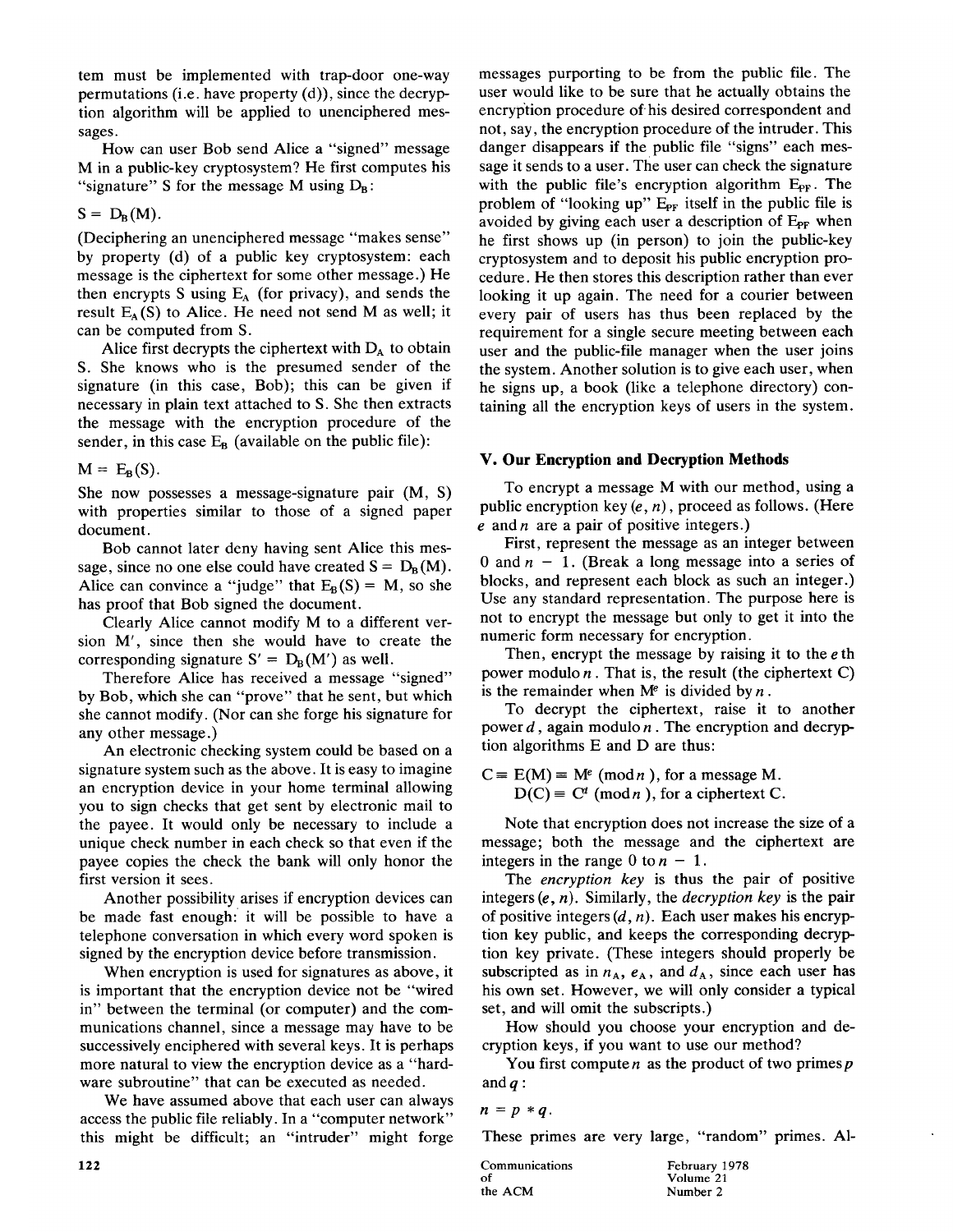though you will make *n* public, the factors  $p$  and  $q$  will  $\log n$  you whith and *h* public, the factors  $p$  and  $q$  white be encenvery moden from everyone else due to the enormous difficulty of factoring  $n$ . This also hides the way  $d$  can be derived from  $e$ .

You then pick the integer  $d$  to be a large, random integer which is relatively prime to  $(p - 1) * (q - 1)$ . That is, check that  $d$  satisfies:

 $gcd(d, (p - 1) * (q - 1)) = 1$ ("gcd" means "greatest common divisor").

The integer  $e$  is finally computed from  $p$ ,  $q$ , and  $d$ the integer  $e$  is many computed from  $p, q$ , and  $u$  $\frac{1}{2}$   $\frac{1}{2}$ . Thus we have

 $e * d \equiv 1 \pmod{p-1} * (q-1).$ 

where the next section that the next section that the next section that the next section that the next section<br>This guarantees are the next section to the next section that the next section that the next section that the we prove in the next section that this guarantees that (1) and (2) hold, i.e. that E and D are inverse<br>permutations. Section VII shows how each of the above operations can be done efficiently.  $T_{\text{L}}$  and  $T_{\text{L}}$  and  $T_{\text{L}}$  is being contributions of  $T_{\text{L}}$  is become con-

fused with the technique method should not be confused with the "exponentiation" technique presented<br>by Diffie and Hellman [1] to solve the key distribution problem. Their technique permits two users to determine a key in common to be used in a normal cryptographic system. It is not based on a trap-door one-way  $p_{\text{a}}$  graphic system. It is not based on a trap-door one-way permutation. I only and rienman [o] study a seneme related to ours, where exponentiation is done modulo a prime number.

#### **VI. The Underlying Mathematics**

We demonstrate the correctness of the deciphering algorithm using an identity due to Euler and Fermat [7]: for any integer (message) M which is relatively prime to  $n$ ,

$$
M^{\varphi(n)} \equiv 1 \pmod{n}.
$$
 (3)

 $\mathbf{H} = 1$ (now  $\mathbf{H}$ ) is the Euler totient function giving the Euler totient function giving the Euler totient function giving the Euler totient function giving the Euler totient function giving  $\mathbf{H} = 1$ nere  $\varphi(n)$  is the earer totient function giving the number of positive integers less than *n* which are relatively prime to *n*. For prime numbers  $p$ ,

$$
\varphi(p)=p-1.
$$

In our case, we have by elementary properties of the  $\frac{1}{10}$  but case, we have

$$
\varphi(n) = \varphi(p) * \varphi(q), \n= (p - 1) * (q - 1) \n= n - (p + q) + 1.
$$
\n(4)

Since d is relatively prime to  $\varphi(n)$ , it has a multiplicative inverse *e* in the ring of integers modulo  $\varphi(n)$ :

$$
e * d \equiv 1 \pmod{\varphi(n)}.
$$
 (5)

 $W$  now prove that equations (1) and (2) holds (2) holds (2) holds (2) holds (2) holds (2) holds (2) holds (2) holds (2)  $\frac{1}{2}$  and (2)  $\frac{1}{2}$  and (2)  $\frac{1}{2}$  and (2)  $\frac{1}{2}$  and (2)  $\frac{1}{2}$  and (2)  $\frac{1}{2}$  we now prove that equations  $(t)$  and  $(z)$  noid (that is, that deciphering works correctly if  $e$  and  $d$  are chosen as above). Now

$$
D(E(M)) = (E(M))^d \equiv (M^e)^d \equiv M^{e \cdot d} \pmod{n}
$$
  

$$
E(D(M)) \equiv (D(M))^e \equiv (M^d)^e \equiv M^{e \cdot d} \pmod{n}
$$

and 123

 $M^{e,d} \equiv M^{k \cdot \varphi(n)+1}$  (mod *n*) (for some integer *k*).

From  $(3)$  we see that for all M such that p does not divide M

$$
M^{p-1} \equiv 1 \pmod{p}
$$

and since  $(p - 1)$  divides  $\varphi(n)$ 

 $M^{k \neq n+1} \equiv M (mod p)$ .

This is trivially true when  $M = 0 \pmod{p}$ , so that this equality actually holds for *all* M. Arguing similarly for q yields

$$
M^{k \cdot \varphi(n)+1} \equiv M \pmod{q}.
$$

Together these last two equations imply that for all M,

 $M^{e,d} \equiv M^{k \cdot \varphi(n)+1} \equiv M \pmod{n}.$ 

This implies (1) and (2) for all M,  $0 \le M < n$ . Therefore E and D are inverse permutations. (We thank Rich Schroeppel for suggesting the above improved version of the authors' previous proof.)

#### **VII. Algorithms**

To show that our method is practical, we describe an efficient algorithm for each required operation.

#### **A. How to Encrypt and Decrypt Efficiently**

 $\sum_{i=1}^{\infty}$  and  $\sum_{i=1}^{\infty}$  requires at  $\sum_{i=1}^{\infty}$ Companing  $\mathbf{w}$  (mod *n*) requires at most  $2 \cdot \log_2(\mathbf{r})$  $\frac{1}{2}$  for  $\frac{1}{2}$  for  $\frac{1}{2}$  for  $\frac{1}{2}$  can be performed as performed as performed as performed as  $\frac{1}{2}$ ionowing procedure (decrypti

*Step 1.* Let ehek-i • • • ele0 be the binary representa- $\sum_{i=1}^{\infty}$ *Step 2.* Set the variable C to 1.

*Step 3.* Repeat steps 3a and 3b for  $i = k, k - 1$ , ...,O:

*Step 3a.* Set C to the remainder of C 2 when  $\frac{\partial}{\partial u}$  by  $\frac{\partial}{\partial u}$ 

divided by *n*.<br>*Step 3b.* If  $e_i = 1$ , then set C to the remainder of  $C * M$  when divided by n.

*Step 4.* Halt. Now C is the encrypted form of M.

 $\sigma$ procedure is called exponentiation by repeated squaring and multiplication." This procedure is half as good as the best; more efficient procedures are known. Knuth [3] studies this problem in detail.

The fact that the enciphering and deciphering are identical leads to a simple implementation. (The whole operation can be implemented on a few special-purpose<br>integrated circuit chips.)  $\frac{1}{2}$  and computer computer can encoder can encoder a  $200-11$ 

 $\mathcal{M}$  ingu-special computer can cherry a zoo-digit message M in a few seconds; special-purpose hardware would be much faster. The encryption time per block increases no faster than the cube of the number of digits in  $n$ .

#### **B. How to Find Large Prime Numbers**

Each user must (privately) choose two large **ran-**

| Communications | February 1978 |
|----------------|---------------|
| nf             | Volume 21     |
| the ACM        | Number 2      |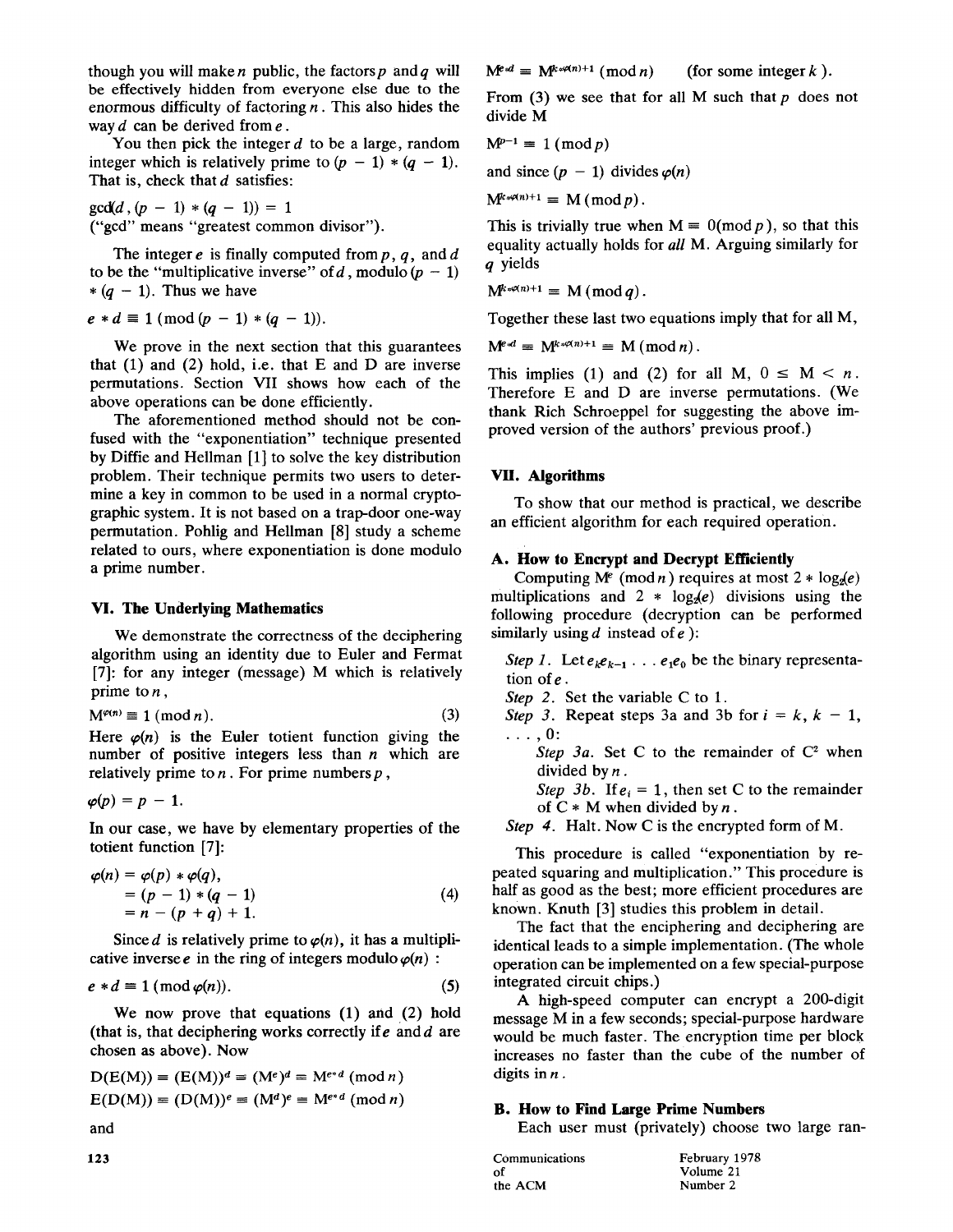dom prime numbers  $p$  and  $q$  to create his own encryption and decryption keys. These numbers must be large so that it is not computationally feasible for anyone to factor  $n = p * q$ . (Remember that n, but not p or q, will be in the public file.) We recommend using 100-digit (decimal) prime numbers p and q, so that  $n$  has 200 digits.

To find a 100-digit "random" prime number, generate (odd) 100-digit random numbers until a prime number is found. By the prime number theorem  $[7]$ , about (ln  $10^{100}$ )/2 = 115 numbers will be tested before a prime is found.

To test a large number  $b$  for primality we recommend the elegant "probabilistic" algorithm due to Solovay and Strassen [12]. It picks a random number a from a uniform distribution on  $\{1, \ldots, b-1\}$ , and  $\mathcal{L} = \mathcal{L} \mathcal{L} \mathcal{L} \mathcal{L} \mathcal{L} \mathcal{L} \mathcal{L} \mathcal{L} \mathcal{L} \mathcal{L} \mathcal{L} \mathcal{L} \mathcal{L} \mathcal{L} \mathcal{L} \mathcal{L} \mathcal{L} \mathcal{L} \mathcal{L} \mathcal{L} \mathcal{L} \mathcal{L} \mathcal{L} \mathcal{L} \mathcal{L} \mathcal{L} \mathcal{L} \mathcal{L} \mathcal{L} \mathcal{L} \mathcal{L} \mathcal{L} \mathcal{L} \mathcal{L} \mathcal{L} \mathcal$ 

$$
gcd(a, b) = 1
$$
 and  $J(a, b) = a^{(b-1)/2} \pmod{b}$ , (6)

where  $J(a, b)$  is the Jacobi symbol [7]. If b is prime (6) is always true. If  $b$  is composite (6) will be false with probability at least  $\frac{1}{2}$ . If (6) holds for 100 randomly chosen values of  $a$  then  $b$  is almost certainly prime; there is a (negligible) chance of one in  $2^{100}$  that b is composite. Even if a composite were accidentally used in our system, the receiver would probably detect this by noticing that decryption didn't work correctly. When b is odd,  $a \leq b$ , and  $gcd(a, b) = 1$ , the Jacobi symbol  $J(a, b)$  has a value in  $\{-1, 1\}$  and can be efficiently computed by the program: **J(a, b) = ifa = 1 then 1 else** 

$$
J(a, b) = if a = 1 then 1 else
$$

**if** a is even **then**  $J(a/2, b) * (-1)^{(b^2-1)/8}$ <br>**else**  $J(b \pmod{a}, a) * (-1)^{(a-1) \times (b-1)/4}$  $\sum_{i=1}^{n}$ 

(The computations of  $J(a, b)$  and  $gcd(a, b)$  can be nicely combined, too.) Note that this algorithm does not test a number for primality by trying to factor it. Other efficient procedures for testing a large number for primality are given in  $[6, 9, 11]$ .

To gain additional protection against sophisticated factoring algorithms,  $p$  and  $q$  should differ in length by a few digits, both  $(p - 1)$  and  $(q - 1)$  should contain large prime factors, and  $gcd(p - 1, q - 1)$  should be small. The latter condition is easily checked.

To find a prime number p such that  $(p - 1)$  has a large prime factor, generate a large random prime number  $u$ , then let  $p$  be the first prime in the sequence  $i * u + 1$ , for  $i = 2, 4, 6, \ldots$  (This shouldn't take too long.) Additional security is provided by ensuring that  $(u - 1)$  also has a large prime factor.

A high-speed computer can determine in several seconds whether a 100-digit number is prime, and can find the first prime after a given point in a minute or Another approach to finding large prime numbers

Another approach to finding large prime numbers is to take a number of known factorization, add one to it, and test the result for primality. If a prime  $p$  is found it is possible to *prove* that it really is prime by using the factorization of  $p - 1$ . We omit a discussion of this since the probabilistic method is adequate.

### C. How to Choose d

It is very easy to choose a number  $d$  which is relatively prime to  $\varphi(n)$ . For example, any prime number greater than  $\max(p, q)$  will do. It is important that  $d$  should be chosen from a large enough set so that a cryptanalyst cannot find it by direct search.

## D. How to Compute e from d and  $\varphi(n)$

To compute  $e$ , use the following variation of Euclid's algorithm for computing the greatest common divisor of  $\varphi(n)$  and d. (See exercise 4.5.2.15 in [3].) Calculate  $gcd(\varphi(n), d)$  by computing a series  $x_0, x_1, x_2$ ,  $\ldots$ , where  $x_0 = \varphi(n)$ ,  $x_1 = d$ , and  $x_{i+1} \equiv x_{i-1}(\text{mod }x_i)$ , until an  $x_k$  equal to 0 is found. Then  $gcd(x_0, x_1) = x_{k-1}$ . Compute for each  $x_i$  numbers  $a_i$  and  $b_i$  such that  $x_i =$  $a_i * x_0 + b_i * x_1$ . If  $x_{k-1} = 1$  then  $b_{k-1}$  is the multiplicative inverse of  $x_1 \pmod{x_0}$ . Since k will be less than  $2 * log<sub>2</sub>(n)$ , this computation is very rapid.

If e turns out to be less than  $log_2(n)$ , start over by choosing another value of  $d$ . This guarantees that every encrypted message (except  $M = 0$  or  $M = 1$ ). undergoes some "wrap-around" (reduction modulo *n*).

# Consider the case  $\mathbf{f}$

Consider the case  $p = 47, q = 59, n = p * q = 47$  $* 59 = 2773$ , and  $d = 157$ . Then  $\varphi(2773) = 46 * 58 =$ 2668, and e can be computed as follows:  $\frac{1}{1}$ 

| $x_0 = 2668$       | $a_0 = 1$  | $b_0 = 0$                 |
|--------------------|------------|---------------------------|
| $x_1 = 157$        | $a_1 = 0$  | $b_1 = 1$                 |
| $x_2 = 156$        | $a_2 = 1$  | $b_2 = -16$ (since 2668   |
| $= 157 * 16 + 156$ |            |                           |
| $x_3 = 1$          | $a_3 = -1$ | $b_3 = 17$ (since 157 = 1 |
| $*156 + 1$         |            |                           |

Therefore  $e = 17$ , the multiplicative inverse (mod 2668) of  $d = 157$ .

With  $n = 2773$  we can encode two-letters per block, substituting a two-digit number for each letter: blank = 00, A = 01, B = 02, ..., Z = 26. Thus the message

ITS ALL GREEK TO ME

(Julius Caesar, I, ii, 288, paraphrased) is encoded:<br>0920 1900 0112 1200 0718

050 1100 2015 1100 2015 1100 2015 1100 2015 1100 2015 1100 2015 1100 2015 1100 2015 1100 2015 1100 2015 1100 20

 $S_{\rm eff}$  in binary, the first block (M  $_{\rm eff}$  ) in binary, the first block (M  $_{\rm eff}$  ) in binary, the first block (M  $_{\rm eff}$ 

Since  $e = 10001$  in binary, the first block (M = 920)  $M$   $\alpha$   $\beta$ 

 $T_{\text{min}}$  message is encomposite in the message is encomposite in the message is encomposite in the message is encomposite in the message in the message is encomposite in the message in the message in the message in the m

The whole message is enciphered as:

0948 2342 1084 1444 2663  $T_{\rm eff}$  and  $T_{\rm eff}$  that deciphering works: 948  $T_{\rm eff}$ 

The reader can check that deciphering works: 948<sup>157</sup>  $\equiv$  920 (mod 2773), etc.

| Communications | February 1 |
|----------------|------------|
| .nf            | Volume 21  |
| the ACM        | Number 2   |

February 1978 Number 2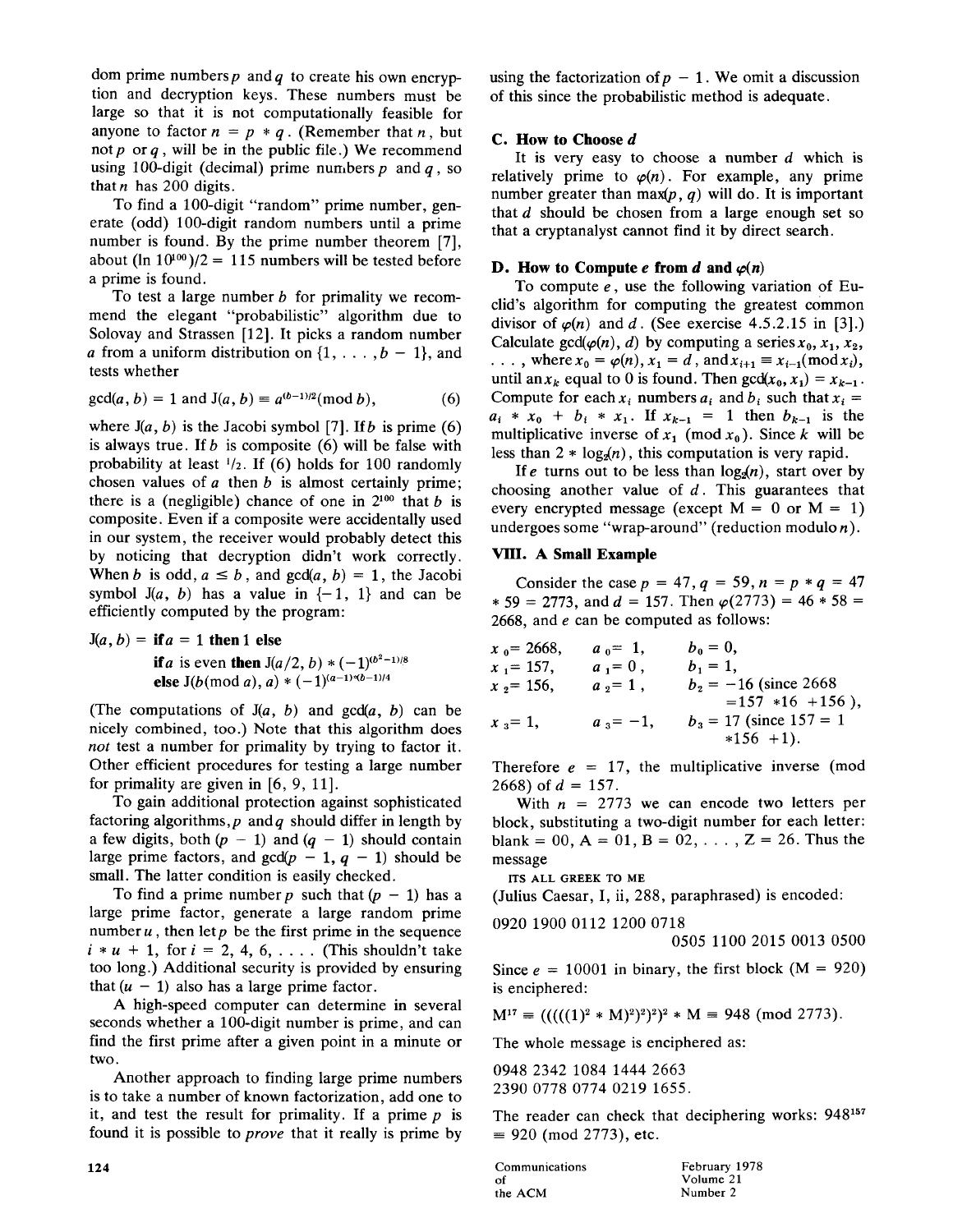# **IX. Security of the Method: Cryptanalytic Approaches**

Since no techniques exist to *prove* that an encryption scheme is secure, the only test available is to see whether anyone can think of a way to break it. The NBS standard was "certified" this way; seventeen manyears at IBM were spent fruitlessly trying to break that scheme. Once a method has successfully resisted such a concerted attack it may for practical purposes be considered secure. (Actually there is some controversy concerning the security of the NBS method [2].)

We show in the next sections that all the obvious approaches for breaking our system are at least as difficult as factoring  $n$ . While factoring large numbers is not provably difficult, it is a well-known problem that has been worked on for the last three hundred years by many famous mathematicians. Fermat (1601?-1665) and Legendre (1752-1833) developed factoring algorithms; some of today's more efficient algorithms are based on the work of Legendre. As we shall see in the next section, however, no one has yet found an algorithm which can factor a 200-digit number in a reasonable amount of time. We conclude that our system has already been partially "certified" by these previous efforts to find efficient factoring algorithms.

In the following sections we consider ways a cryptanalyst might try to determine the secret decryption key from the publicly revealed encryption key. We do not consider ways of protecting the decryption key from theft; the usual physical security methods should suffice. (For example, the encryption device could be a separate device which could also be used to *generate*  the encryption and decryption keys, such that the decryption key is never printed out (even for its owner) but only used to decrypt messages. The device could erase the decryption key if it was tampered with.)

# **A. Factoring n**

Factoring  $n$  would enable an enemy cryptanalyst to "break" our method. The factors of  $n$  enable him to compute  $\varphi(n)$  and thus d. Fortunately, factoring a number seems to be much more difficult than determining whether it is prime or composite.

A large number of factoring algorithms exist. Knuth [3, Section 4.5.4] gives an excellent presentation of many of them. Pollard [9] presents an algorithm which factors a number *n* in time  $O(n^{1/4})$ .

The fastest factoring algorithm known to the authors is due to Richard Schroeppel (unpublished); it can factor  $n$  in approximately

 $exp(sqrt(\ln(n) * \ln(\ln(n))))$  $=$   $\mathbf{r}$ <sup>sqrt(ln(ln(n))</sup>/ln(n))

 $=$   $(\ln(n))$ <sup>sqrt(ln(n)</sup>/ln(ln(n)))

steps (here In denotes the natural logarithm function). Table I gives the number of operations needed to

| ۰. | × |
|----|---|

| Digits | Number of operations | Time                       |  |
|--------|----------------------|----------------------------|--|
| 50     | $1.4 \times 10^{10}$ | 3.9 hours                  |  |
| 75     | $9.0 \times 10^{12}$ | $104$ days                 |  |
| 100    | $2.3 \times 10^{15}$ | 74 years                   |  |
| 200    | $1.2 \times 10^{23}$ | $3.8 \times 10^9$ years    |  |
| 300    | $1.5 \times 10^{29}$ | $4.9 \times 10^{15}$ years |  |
| 500    | $1.3 \times 10^{39}$ | $4.2 \times 10^{25}$ years |  |

factor  $n$  with Schroeppel's method, and the time required if each operation uses one microsecond, for various lengths of the number  $n$  (in decimal digits):

We recommend that  $n$  be about 200 digits long. Longer or shorter lengths can be used depending on the relative importance of encryption speed and security in the application at hand. An 80-digit  $n$  provides moderate security against an attack using current technology; using 200 digits provides a margin of safety against future developments. This flexibility to choose a key-length (and thus a level of security) to suit a particular application is a feature not found in many of the previous encryption schemes (such as the NBS scheme).

# **B.** Computing  $\varphi(n)$  Without Factoring *n*

If a cryptanalyst could compute  $\varphi(n)$  then he could break the system by computing  $d$  as the multiplicative inverse of e modulo  $\varphi(n)$  (using the procedure of Section VII D).

We argue that this approach is no easier than factoring  $n$  since it enables the cryptanalyst to easily factor *n* using  $\varphi(n)$ . This approach to factoring *n* has not turned out to be practical.

How can *n* be factored using  $\varphi(n)$ ? First,  $(p + q)$  is obtained from *n* and  $\varphi(n) = n - (p + q) + 1$ . Then  $(p - q)$  is the square root of  $(p + q)^2 - 4n$ . Finally, q is half the difference of  $(p + q)$  and  $(p - q)$ .

Therefore breaking our system by computing  $\varphi(n)$ is no easier than breaking our system by factoring  $n$ . (This is why *n* must be composite;  $\varphi(n)$  is trivial to compute if  $n$  is prime.)

# **C. Determining d Without Factoring n or Computing**   $\varphi(n)$ .

Of course, d should be chosen from a large enough set so that a direct search for it is unfeasible.

We argue that computing  $d$  is no easier for a cryptanalyst than factoring n, since once d is known n could be factored easily. This approach to factoring has also not turned out to be fruitful.

A knowledge of  $d$  enables  $n$  to be factored as follows. Once a cryptanalyst knows  $d$  he can calculate  $e * d - 1$ , which is a multiple of  $\varphi(n)$ . Miller [6] has shown that  $n$  can be factored using any multiple of  $\varphi(n)$ . Therefore if n is large a cryptanalyst should not be able to determine  $d$  any easier than he can factor  $n$ .

A cryptanalyst may hope to find a  $d'$  which is equivalent to the  $d$  secretly held by a user of the

**125 Communications** February 1978<br> **125 Communications** February 1978 the ACM